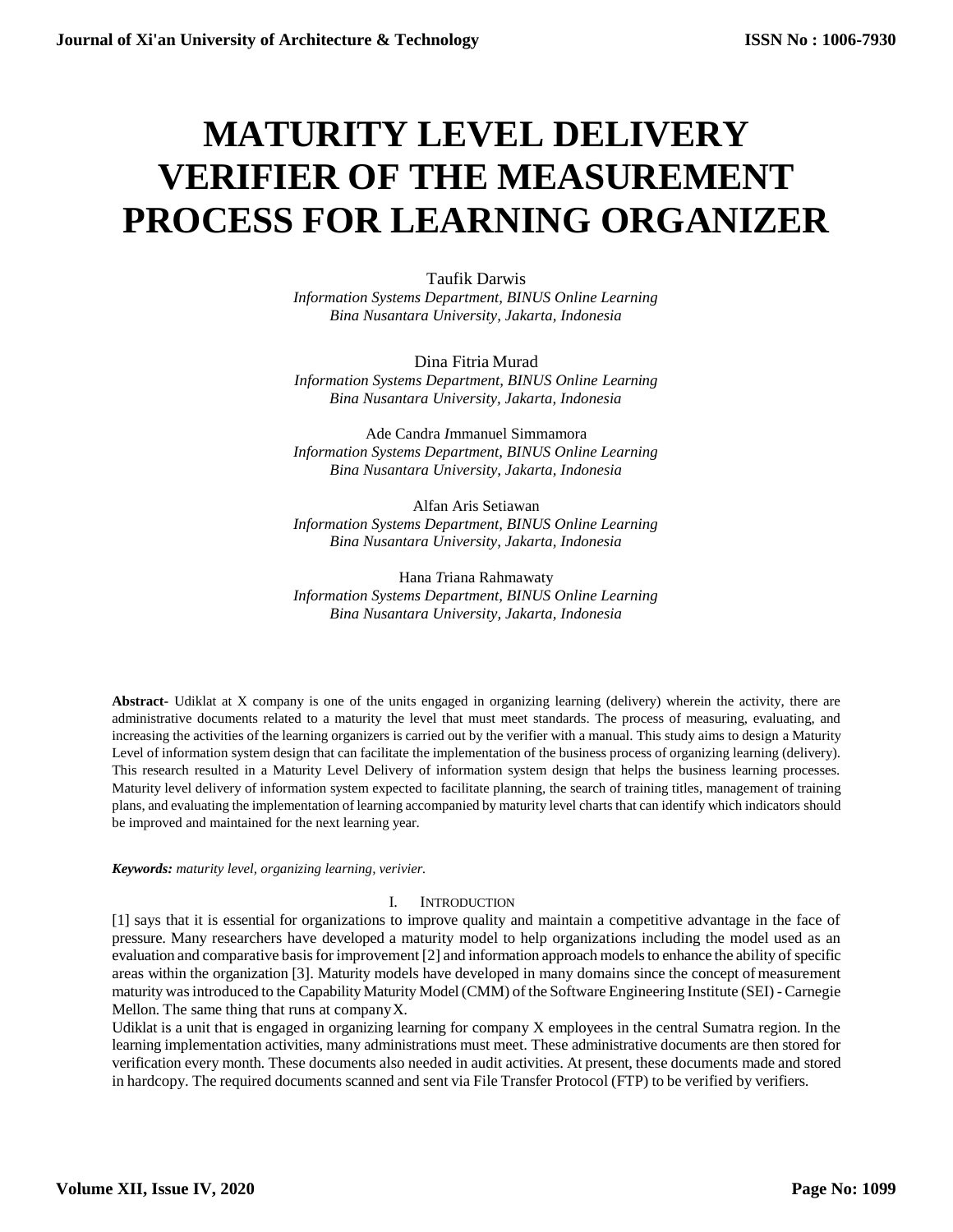In one week of learning activities, there are generally at least five learning titles. Each learning title has its document in each of the planning, preparation, implementation, pre-implementation, and reporting criteria. The form of hardcopy documents and a large number of records are also undeniable often causing these documents to become unstructured and even lost. Plus verification is done cumulatively every month to do the search for materials for each learning title and scan the document takes quite a long time.

On the other hand, verifiers often experience confusion in processing, storing, and organizing incomplete documents. Documents are usually not distinguished for each title, while verification is done per each title. This results in the performance of the learning organizers considered to be reduced. To measure, evaluate, and improve learning organizer activities, X Udiklat company uses the Capability Maturity Model (CMM). However, this process is carried out by verifiers by means of manually using a spreadsheet and not integrated with a central database. Softcopy documents sent by participants via FTP are also not mapped in the database.

So, the research question is How does the Capability Maturity Model measure the performance of Maturity Level Delivery?

# II. LITERATURE REVIEW

### *2.1. Capability Maturity Model Integration (CMMI).*

CMMI is a framework that defines what organizations should do to change the organization's internal processes, intending to improve quality and performance. CMMI can also help organizations to detect and achieve measurable business goals, build high quality products, increase customer satisfaction and ensure the organization works as professionally as possible [4].

#### *2.2. Learning*

Learning following the National Education System Law No. 20 of 2003 is defined as "The process of interaction of students with educators and learning resources in a learning environment." In other words, learning can be created from the interaction between learning participants (students) with instructors or lecturers (educators) conducted by delivering learning material (learning resources) and supported by means and pre-learning facilities (learning environment) to transfer knowledge.

### *2.3. Evaluation*

According to [5] evaluation is a process in planning, obtaining, and providing information that is needed to make alternative decisions. Meanwhile, according to [6] is an activity to collect, understand, and report the results of an analysis of specific programs/objects. From the above understanding, it can be concluded that evaluation is an activity or process of collecting, analyzing, presenting information, and evaluating systematically and continuously as a basis for making decisions to update the program.

## *2.4. Maturity*

Maturity *c*an be defined as a specific process that identifies, regulates, measures, and controls the growth of an entity/organization. Maturity can also be interpreted as a condition in which the organization is perfect and complete in achieving its organizational goals from the initial state to the final rule. The maturity model is a technique that has been proven to be assessed in measuring different aspects of a process or organization [7]. In general, the maturity model consists of five levels [4], namely Level 1 Initial or Chaotic, Level 2 Managed, Level 3 Defined, Level 4 Quantitatively Managed, and Level 5 Optimizing.

### *2.5. Maturity Level Delivery*

Maturity Level Delivery is the Maturity Level in the business process of Organizing Learning at X Company. Maturity Level Delivery is a measure of the maturity level of the Organization resulting from a Learning Implementation activity that has been carried out by the Unit [8]. The maturity criteria are the results that must be achieved and are the process level of the maximum implementation results that have realized.

### III. LEARNING EVALUATION

This study uses learning evaluation with four levels. There are four levels of learning evaluation carried out, namely:

1) Level 1 measures the satisfaction of learning participants with the implementation of learning.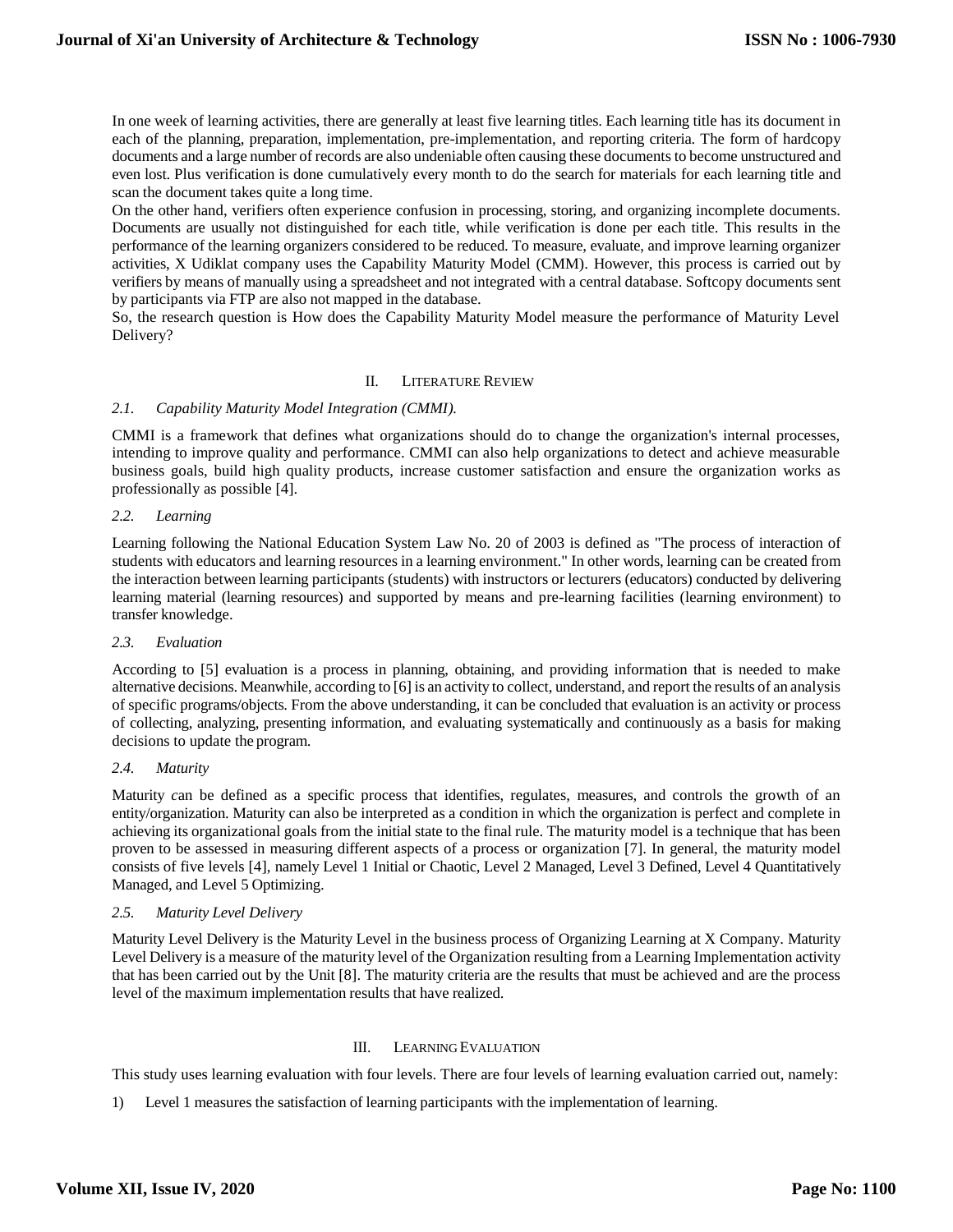- 2) Level 2 measures Knowledge, Skill, and Attitude of learning participants after participating in learning.
- 3) Level 3 measures changes in the behavior of learning participants at work, whether the learning participantsapply the knowledge gained during learning ornot.
- 4) Level 4 measures the impact that learning participants have on organizational performance

# IV. RESULT AND DISCUSSION

The organization of learning currently has a KPI target related to the maturity of the learning process. At present, it is known as Maturity Level Delivery as a result of measuring maturity level in delivery learning material or in organizing learning. In Maturity Level Delivery, 7 indicators are assessed by the weight of each symbol adjusted to the needs (table 1).

| <b>Indicator</b>                                          | Weight $(\% )$ |  |
|-----------------------------------------------------------|----------------|--|
| <b>Learning Process</b>                                   | 20             |  |
| <b>Results of Organizing Learning</b>                     | 20             |  |
| Qualification for the Management of Learning Organization | 10             |  |
| Timeliness of Organizing Learning                         | 15             |  |
| Timeliness of Call for Learning Participants              | 15             |  |
| Cost Efficiency in Organizing Learning                    | 10             |  |
| Timeliness of Issuance of Learning Implementation         | 10             |  |

|  | Table.1. Seven Indicators |
|--|---------------------------|
|  |                           |

Each indicator refersto 5 levels of maturity based on the concept of Capability Maturity Model Integration theory that is adjusted back to the needs of the company so that it becomes,

- 1) Level 1 Initial or Chaotic, If the value of Maturity Level is ≥1.00 and≤1.99
- 2) Level 2 Managed, If the Maturity Level value is 2.00 and 2.99
- 3) Level 3 Defined, If the Maturity Level value is  $3.00$  and  $\leq 3.99$
- 4) Level 4 Quantitatively Managed, If the value of Maturity Level is 4,00 and 4,99
- 5) Level 5 Optimizing, If the value of Maturity Level  $=$  5

The concentration used in Maturity Level Delivery at Udiklat at X Company to determine a process evaluation preparation and evaluation of results has been achieved at a certain level called Qualification. The following is the calculation process for each indicator:

A. Maturity Level of Organizing Learning

$$
ML = \sum_{i} x_i/b
$$

c = criteria; b = weight; b1 = 20%; b2 = 20%; b3 = 10%; b4 = 15%; b5 = 15%; b6 = 10%; b7 = 10%

Indicator calculation with an example,

c1 = 2; c2 = 2; c3 = 3; c4 = 4; c5 = 3; c6 = 5; c7 = 3.

Then,

(1)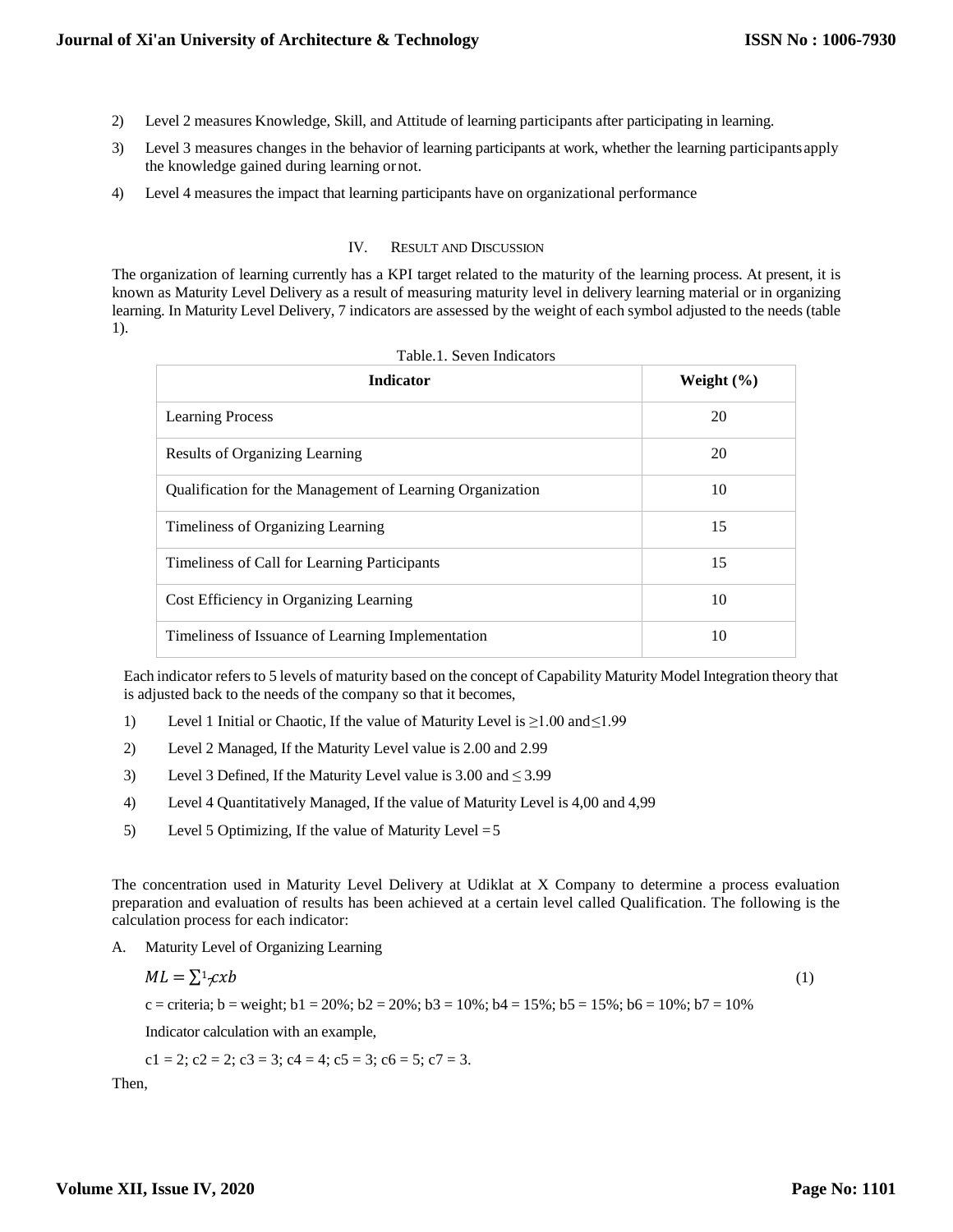$$
L = (2 \times 20\%) + (2 \times 20\%) + (3 \times 10\%) + (4 \times 15\%) + (3 \times 15\%) + (5 \times 10\%) + (3 \times 10\%)
$$

$$
ML=2.95
$$

Maturity Level value of 2. (Level 2, Managed)

B. Evaluation of Learning Implementation Process



Figure 1. Process Flow Calculation Calculation Process Checklist



Fig. 2. Process Flow Calculation Qualification Process Evaluation

 $c1$  = Criteria 1; p1 = Percentage of process evaluation qualifications; pc = Percentage of checklist fulfilled; 1 = Number of checklists; y = Number of checklist not fulfilled; n = Number of learning; k1 = Qualification 1; k2 = Qualification 2;  $k3 =$  Qualification 3;  $k4 =$  Qualification 4.

The calculation of indicators with an example of  $y = 3$ , then,

$$
pc = \frac{10-3}{10}x\,100\%
$$

$$
= 70\%, 70\% = k2
$$

C. Learning Outcomes  
\n
$$
pc = \sum_{l} \frac{1}{2} \sum_{l} \frac{100\%}{x}
$$
 (3)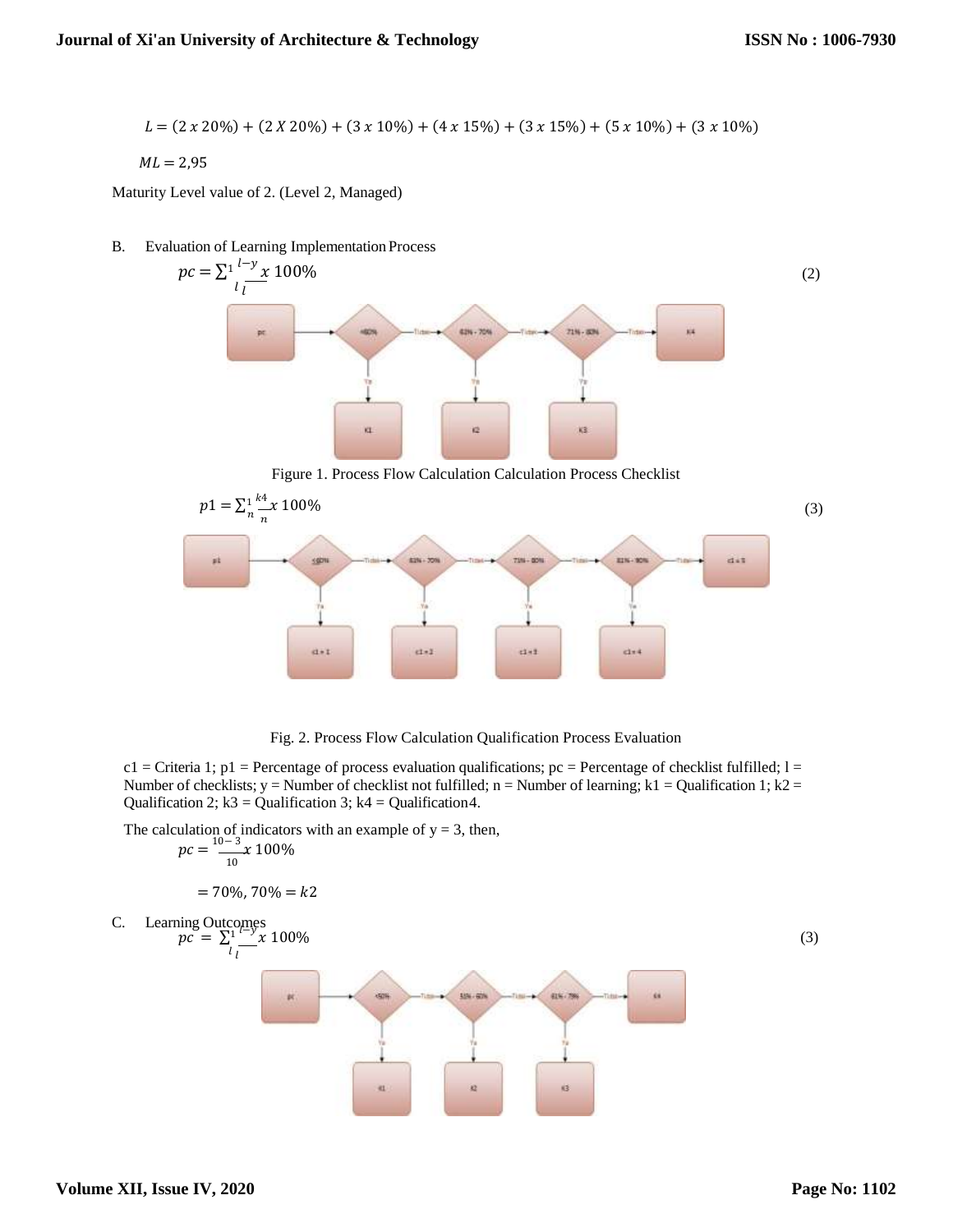



Fig. 5. Process Flow Calculation of Qualification Evaluation Results



Fig. 5. Learning Process Qualification Process Flowchart

 $c3$  = Criteria 3; p3 = Percentage of qualifications for learning managers; a = Number of employees; s = The employee is not certified; Indicator calculation with an example of  $y = 2$ , then  $pc = \frac{8-2}{8}x\ 100\%$  (6)  $= 75\%$ ,  $75\% = k3$ 

D. Timelines of Implementation



Fig. 5. Process Flow Calculation of Timeliness of Implementation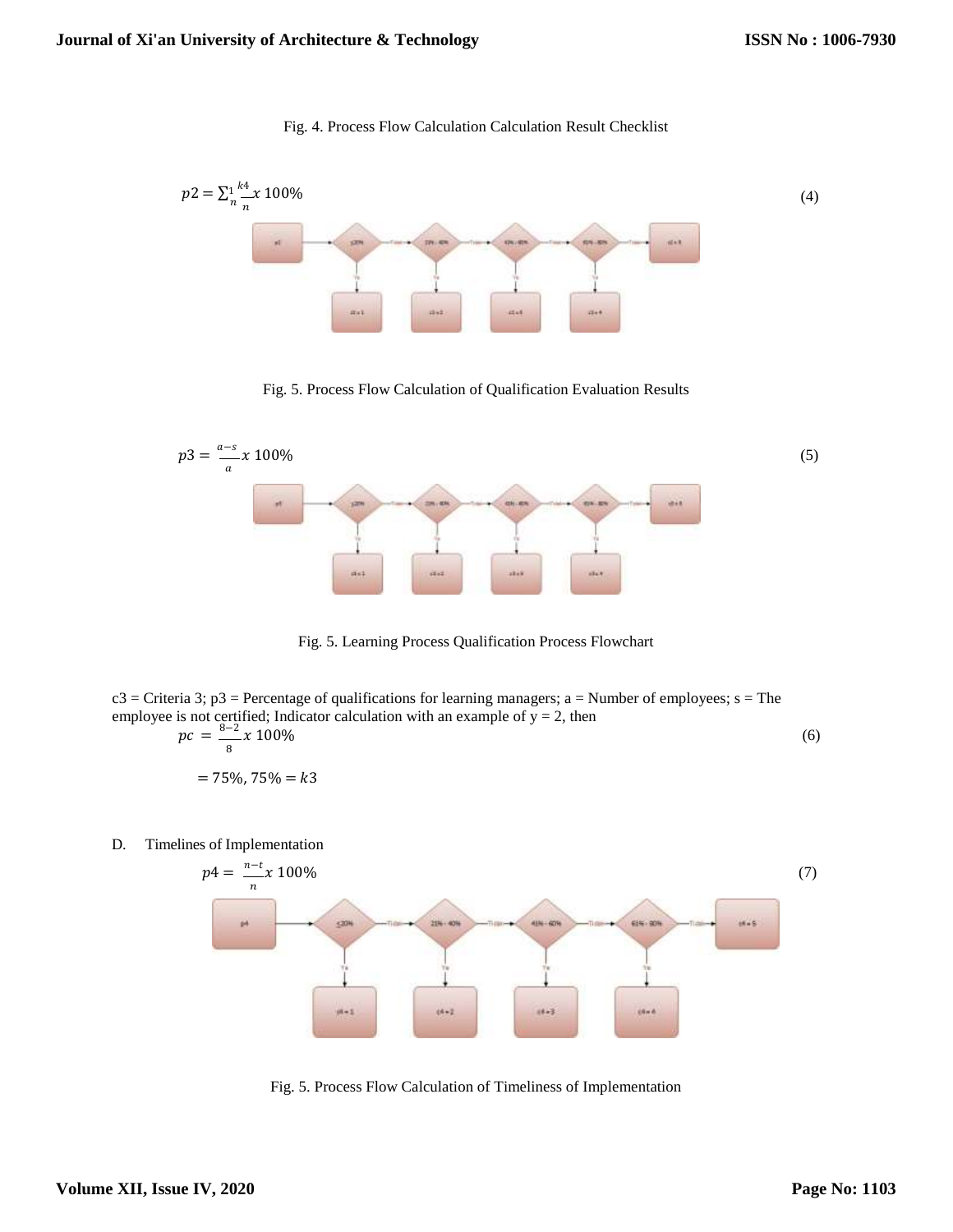$c4 =$ Criteria 4; p4 = Percentage of qualifications for the timeliness of learning; n = Number of learning; t = Learning is not timely. Indicator calculation with an example,  $n = 10$ ;  $t = 2$ , then

$$
p4 = \frac{10 - 2}{10} x \, 100\%
$$
\n
$$
= 80\%, \, p4 = 80\%, \, c4 = 4
$$
\n(8)

E. Timeliness of Calling Participants



Figure 7. Process Flow Calculation of Timeliness of Participant Calling

 $c5$  = Criteria 5; p5 = Percentage of qualifications for punctuality in learning participants; n = Number of learning; u  $=$  Call is not on time. Indicator calculation with an example, n = 10; u = 5, then  $10 - 5$ 

$$
p5 = \frac{10-3}{10}x \cdot 100\%
$$
  
= 50%, p5 = 50%, c5 = 3 (10)

F. Cost Efficiency of Organizing Learning  
\n
$$
p6 = \frac{n - v}{n} \times 100\%
$$
 (11)

Figure 8. Process Flow Calculation of Implementation Cost Efficiency

7. Timeliness of Certificate Issuance

$$
p7 = \frac{n-w}{n} \chi \ 100\%
$$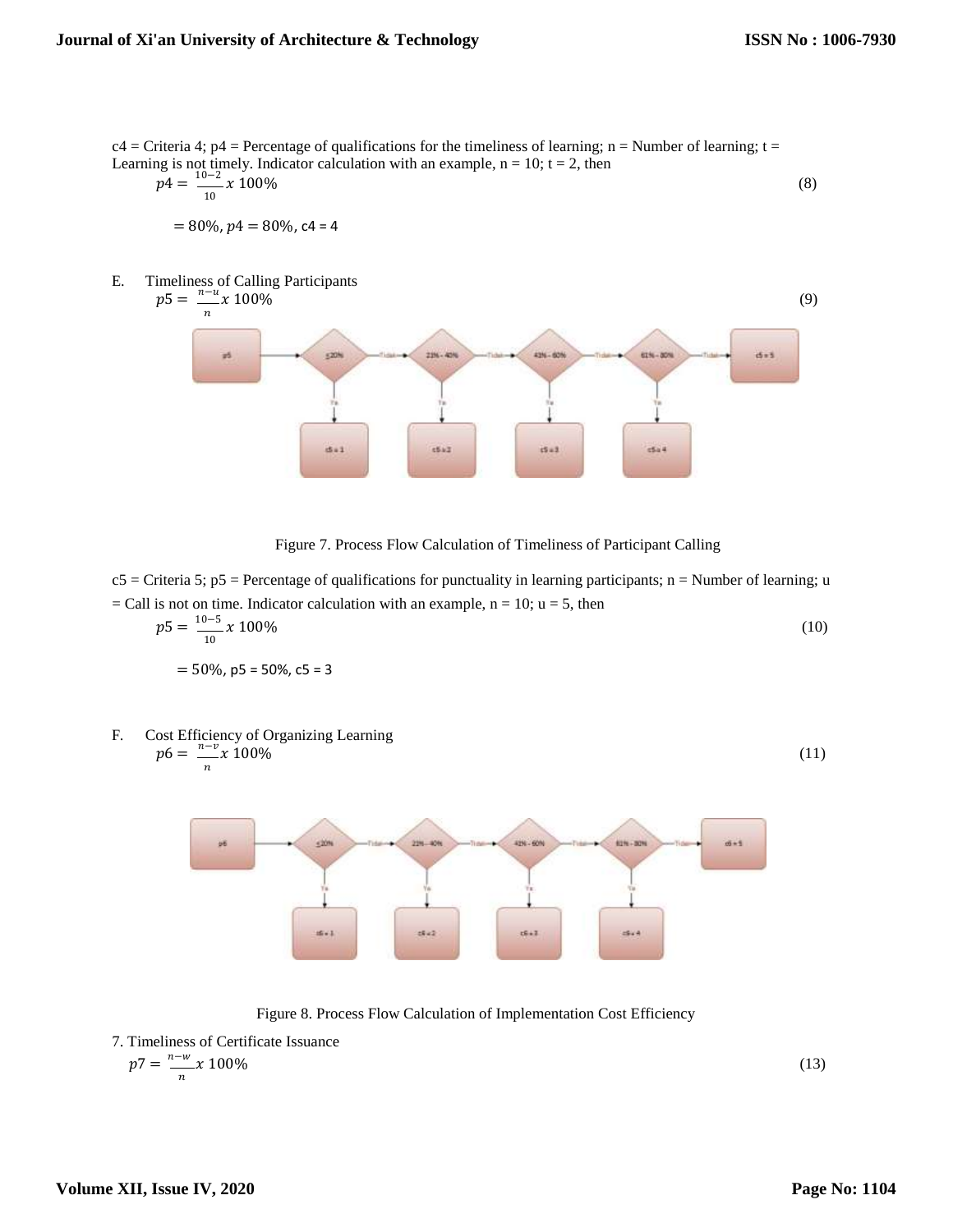

#### Figure 9. Process flow Calculation of the Timeliness of Certificate Issuance

 $c7$  = Criteria 7;  $p7$  = Percentage of qualifications for the accuracy of certificate issuance; n = Number of learning; w = Certificate issuance is not timely

Indicator calculation with an example,  $n = 10$ ;  $w = 4$ , then

$$
p7 = \frac{10-4}{10} x \, 100\%
$$
\n
$$
= 60\%, \, p7 = 60\%, \, c7 = 3
$$
\n
$$
(14)
$$

Following table assessment of Udiklat Maturity Level Delivery, which has verified as of April 2018 (Department of Learning Implementation of Udiklat, 2018). Realization Value is the result of verification (table 2).

| <b>Indicator</b>                                          | <b>Target</b> | <b>Self</b><br><i>Assessment</i> | <b>Realization</b><br><b>Value</b> |
|-----------------------------------------------------------|---------------|----------------------------------|------------------------------------|
| <b>Learning Process</b>                                   | 3.5           | 4.0                              | 2.0                                |
| Results of Organizing Learning                            | 3.5           | 4.0                              | 2.0                                |
| Qualification for the Management of Learning Organization | 3.5           | 3.0                              | 3.0                                |
| Timeliness of Organizing Learning                         | 3.5           | 5.0                              | 4.0                                |
| Timeliness of Call for Learning Participants              | 3.5           | 4.0                              | 3.0                                |
| Cost Efficiency in Organizing Learning                    | 3.5           | 5.0                              | 5.0                                |
| Timeliness of Issuance of Learning Implementation         | 3.5           | 4.0                              | 3.0                                |

Table. 2. Udiklat Maturity Level Delivery

At present, the realization value has given to Udiklat through the performance team. However, there is no opportunity to appeal values. So that reduces performance for Udiklat. Besides, the time for granting the results of the verification is quite long.

### V. CONCLUSION

1. From repeated analysis of information systems, the initial hypothesis has not been tested through usability testing of prototypes with users. The design of this information system is the first step in implementing the information system so that it can facilitate the planning of training and evaluation of learning in Udiklat by reducing the